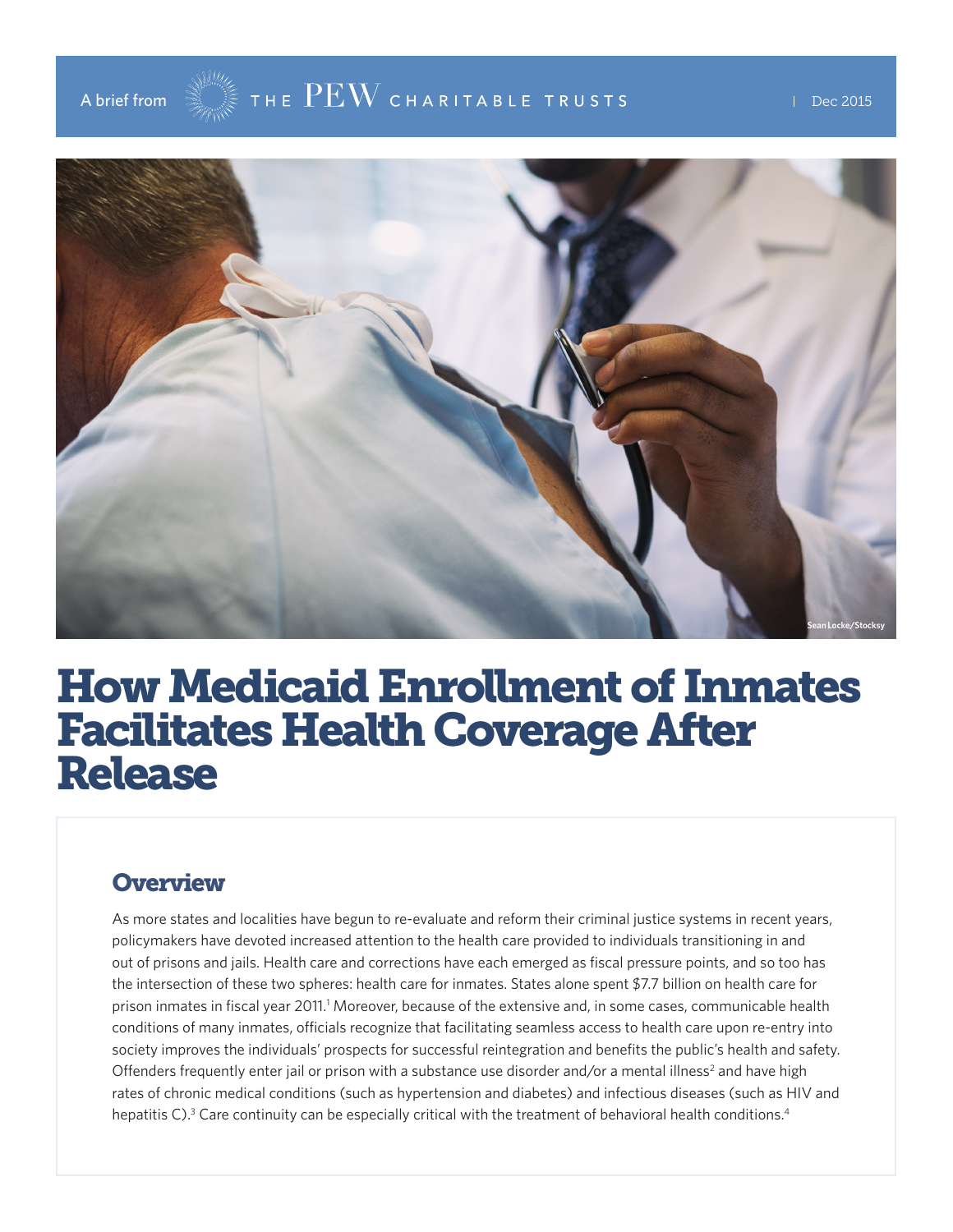Health insurance is a key ingredient of access to quality care for all Americans, including individuals involved with the justice system. But many offenders—nearly 80 percent, according to some estimates—have historically returned to their communities uninsured because they were initially without access to employer-sponsored insurance, unable to afford insurance in the individual market, or did not qualify for safety net health programs such as Medicaid.<sup>5</sup> The Affordable Care Act (ACA) created an opportunity for states to change this situation by providing additional federal money to states that expand their eligibility criteria for Medicaid coverage under the terms set forth in the law. States may elect not to participate in the optional ACA expansion and instead adopt a partial eligibility expansion, but they will not receive enhanced federal support. Several jurisdictions have found that providing coverage contributes to improved care continuity among returning inmates, especially when paired with additional actions such as connecting individuals with community health providers and case management, thereby preserving the benefits of care delivered during a jail or prison stay and reducing reliance on expensive, uncoordinated emergency department care.

### Making Medicaid available to inmates

Medicaid, the joint federal-state health care program covering about 70 million Americans, is the primary means through which states and localities provide health care access to vulnerable populations.<sup>6</sup> But while jurisdictions have never been precluded by inmates' incarceration status from enrolling them in Medicaid, such coverage has historically been unavailable to most jail and prison inmates because, as nondisabled adults without dependent children, they did not meet many states' eligibility criteria.

#### Jails vs. Prisons

Jails are facilities that house inmates awaiting trial and those convicted of misdemeanors who are serving sentences of less than one year. In most states, they are run by counties or cities. Prisons are state (or federal) facilities that incarcerate convicted inmates serving sentences of more than one year. From June 2013 to June 2014, jails held approximately 11.4 million inmates.<sup>7</sup> States prisons housed 1.4 million on a typical day in 2014.<sup>8</sup> Owing to the much shorter nature of jail stays—frequently mere hours or days—and the sheer volume of individuals cycling through, state and local officials face different challenges as they design programs to enroll inmates in Medicaid.

In a 2004 letter to state Medicaid directors, the Centers for Medicare & Medicaid Services (CMS) reiterated its long-held policy that individuals who meet states' Medicaid eligibility criteria "may be enrolled in the program before, during, and after the time in which they are held" in jail or prison.<sup>9</sup> CMS also encouraged states not to "terminate" coverage for inmates based solely on their status as inmates, but rather to temporarily "suspend" their coverage status until they were released from the correctional facility. Suspension allows Medicaid services to resume soon after re-entry, while helping to ensure that federal reimbursement for health care services provided to enrolled inmates is not sought by the state, as this is generally prohibited by federal law. As of December 2014, 12 states had a policy in place to suspend coverage for incarcerated individuals.<sup>10</sup>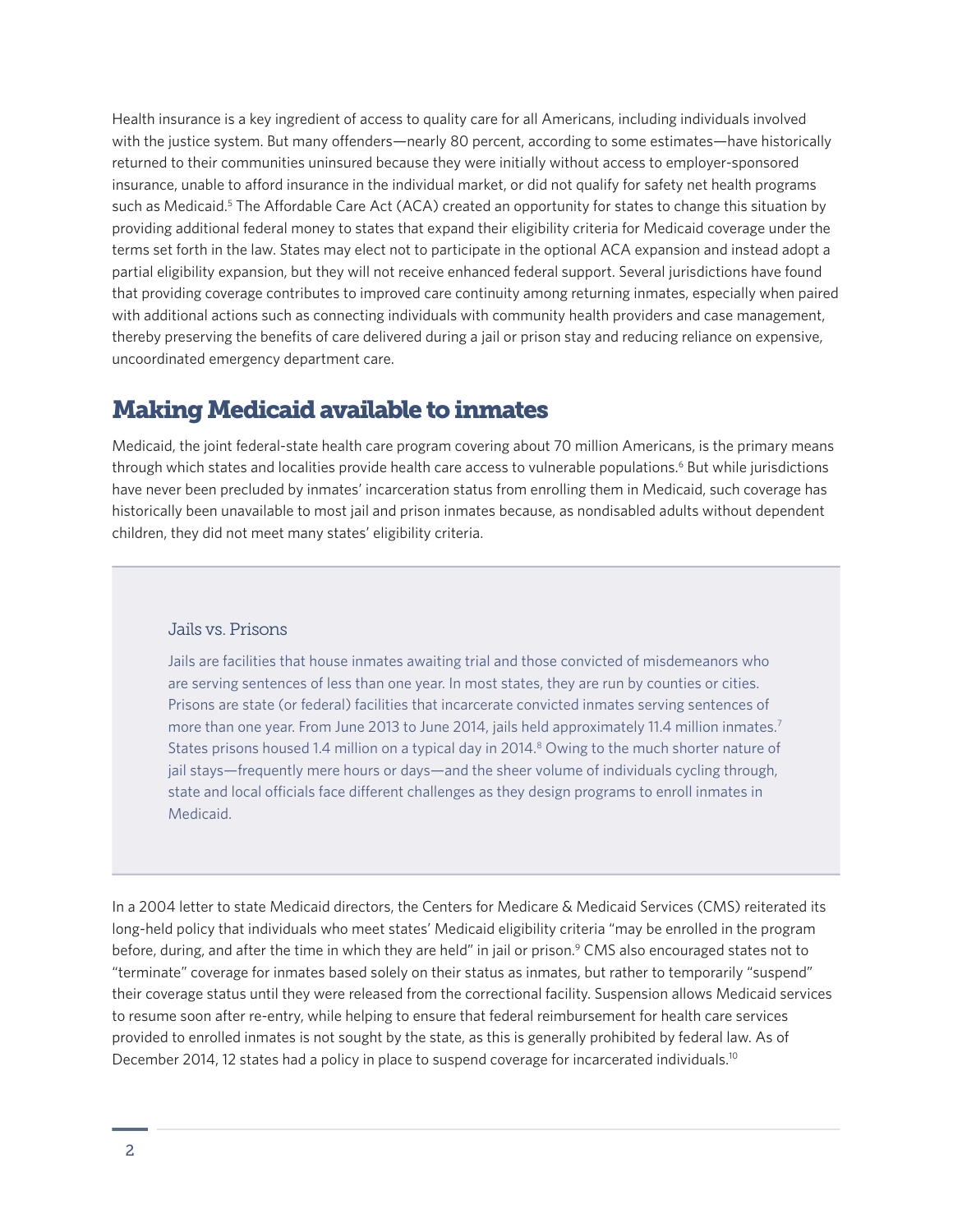Massachusetts was one of the first states to take steps to increase Medicaid enrollment among its incarcerated population. Employing a model similar to the ACA, the state reformed its health care system in 2006 and, operating under a Section 1115 waiver, expanded Medicaid eligibility for nondisabled childless adults who met certain criteria. Such waivers allow states to operate Medicaid programs outside of traditional federal rules. They were common prior to the ACA, as states sought flexibility to modify the design of their systems.

In 2008, once reform was fully implemented, prison officials began enrolling inmates six months before their release and connecting them with a primary care physician in their community who accepted Medicaid patients.<sup>11</sup> A 2011 study of the program found that 91 percent of inmates released from correctional facilities between July 1, 2008, and Dec. 31, 2008, were enrolled in MassHealth, the state's Medicaid program, at some point during the year of their release.<sup>12</sup> Eighty-four percent of this group used at least one of MassHealth's services, including medical care, behavioral health treatment, and prescription drug medication. The state has since added other elements to its discharge planning, such as scheduling primary care and specialist appointments, connecting those with HIV or AIDS with case managers, and linking people who take anti-addiction medications with substance use disorder treatment centers.

The ACA offered a chance for states and localities to cover more individuals involved with the criminal justice system with additional federal support, beginning in January 2014. Those that elect to expand their Medicaid program in accordance with the ACA—30 states and the District of Columbia, as of November 2015—make coverage available to all individuals, including nondisabled adults without dependent children who earn up to 138 percent of the federal poverty level (\$16,242 for a single adult in 2015).<sup>13</sup> Nearly all inmates' income falls below this threshold while they are in jail or prison, and most continue to be eligible for at least the first several weeks after release. This eligibility expansion removes a key barrier so that states and localities can enroll more inmates—or keep them enrolled during incarceration with suspended coverage—and can seek federal reimbursement for certain covered services. The federal government is initially reimbursing 100 percent of the cost of covered services for all newly eligible enrollees, including inmates. The federal match will gradually decrease to 90 percent by 2020.

#### Coverage Through ACA Marketplaces

Inmates whose income exceeds the eligibility threshold for Medicaid in their state may enroll in subsidized health insurance through state and federal insurance marketplaces, or exchanges. Individuals are eligible if they are in jail or prison pending disposition of charges (i.e., held but not convicted of a crime) and after they leave, even if they remain on probation, parole, or home confinement. They may receive federal tax credits to help defray the cost of premiums if their income ranges between 100 percent (138 percent in states that have expanded Medicaid in accordance with the ACA) and 400 percent of the federal poverty level.

Additional states have begun putting programs in place to enroll inmates. In September 2014, the Ohio Department of Rehabilitation and Correction partnered with the state's Medicaid agency to begin enrolling inmates and facilitating their selection of a Medicaid managed care plan 90 days prior to their release.14 To help administer the program, inmates selected by corrections officials have the option of serving as peer counselors,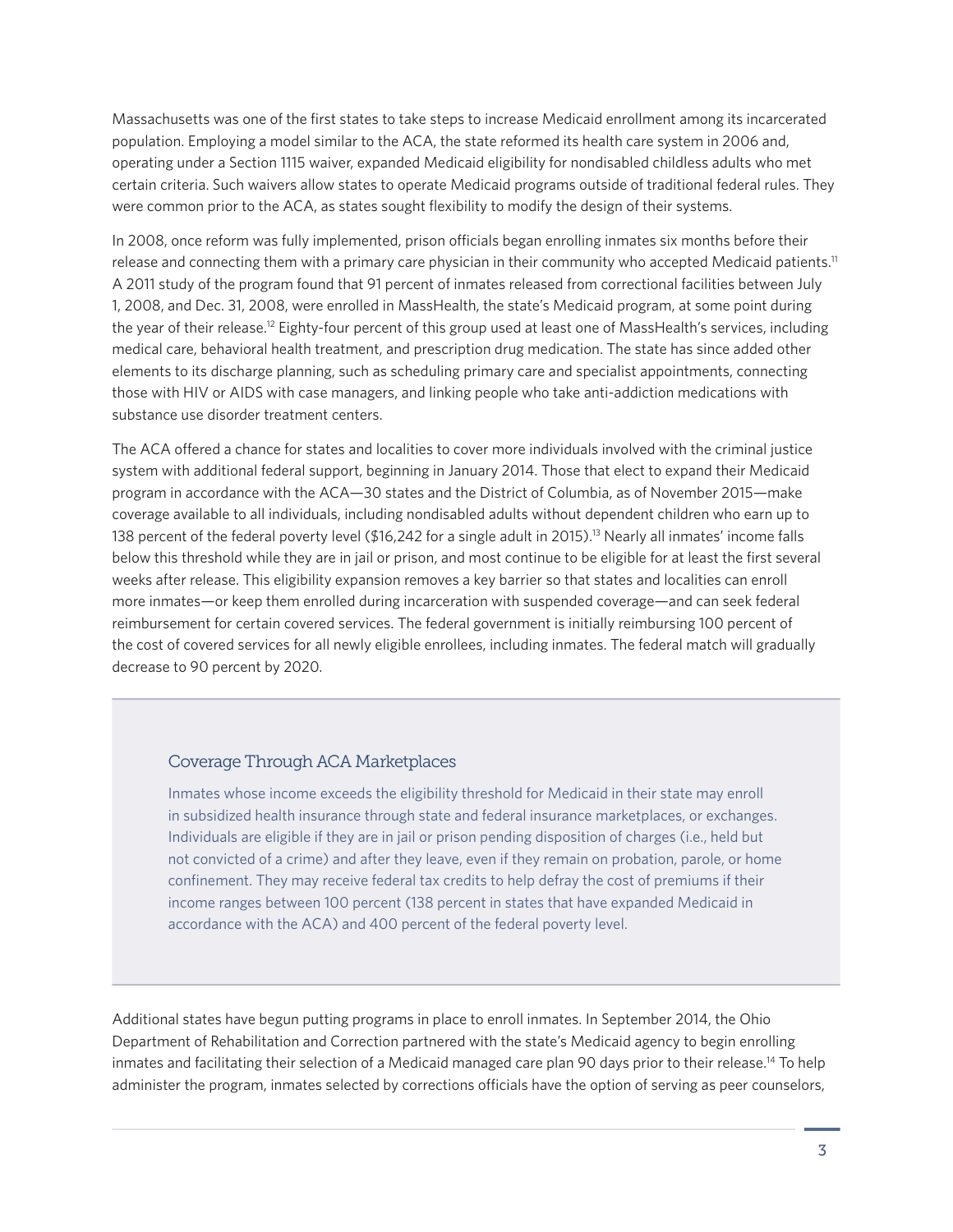helping soon-to-be-released inmates navigate the enrollment process. The application itself is completed through a dedicated phone line that connects applicants with a representative of the Ohio Medicaid Consumer Hotline. As of July 2015, more than 700 inmates had been enrolled across four participating facilities. The state aims to have all 27 facilities participating by the end of 2016. Corrections officials believe that Medicaid coverage will help departing inmates more successfully access appropriate medical, mental health, and substance use disorder services, which they view as having the potential to reduce recidivism.<sup>15</sup>

In April 2015, New Mexico enacted a law prohibiting state and local agencies from denying Medicaid eligibility solely on the basis of incarceration, and requiring suspension of benefits, rather than termination, until the day of release for enrolled individuals who enter jail or prison.16 Bernalillo County, the state's most populous, began a pilot program to enroll eligible inmates within three days of entering its Metropolitan Detention Center. A oneday snapshot of the jail's population on June 18, 2015, found that 58 percent of all inmates were enrolled.<sup>17</sup>

Importantly, states need not expand their Medicaid programs in accordance with the ACA to make coverage available to inmates. Wisconsin, for example, has not adopted the ACA's Medicaid expansion but provides coverage to nondisabled childless adults whose incomes do not exceed 100 percent of the federal poverty level.<sup>18</sup> With assistance from corrections staff, the state allows soon-to-be-released inmates to apply for benefits over the phone at the end of the month prior to their release.19 Coverage goes into effect on the first day of the month in which inmates are released.

To provide this coverage, Wisconsin received federal approval through a Section 1115 waiver. Under this waiver, the state receives the same level of federal support for covering this population as it does for other eligible enrollees—but not the enhanced funding match states receive when they expand their programs as outlined by the ACA. Other states that elect not to participate in the ACA expansion may seek similar federal authorization.

#### States May Receive Federal Support for Enrollment Activities and Case Management

Correctional agencies may receive federal financial support—typically a 50 percent match of state expenditures—for enrolling inmates in Medicaid and for certain services that connect them with appropriate care in the community upon release under a program called Medicaid Administrative Claiming.20 Examples of reimbursable activities include assisting individuals with an enrollment application, referring inmates to medical providers, helping with appointment scheduling, and monitoring a parolee's progress with substance use disorder treatment. Corrections agencies can participate in this program by coordinating with their state Medicaid agency and completing the process for qualifying as a Medicaid claiming unit.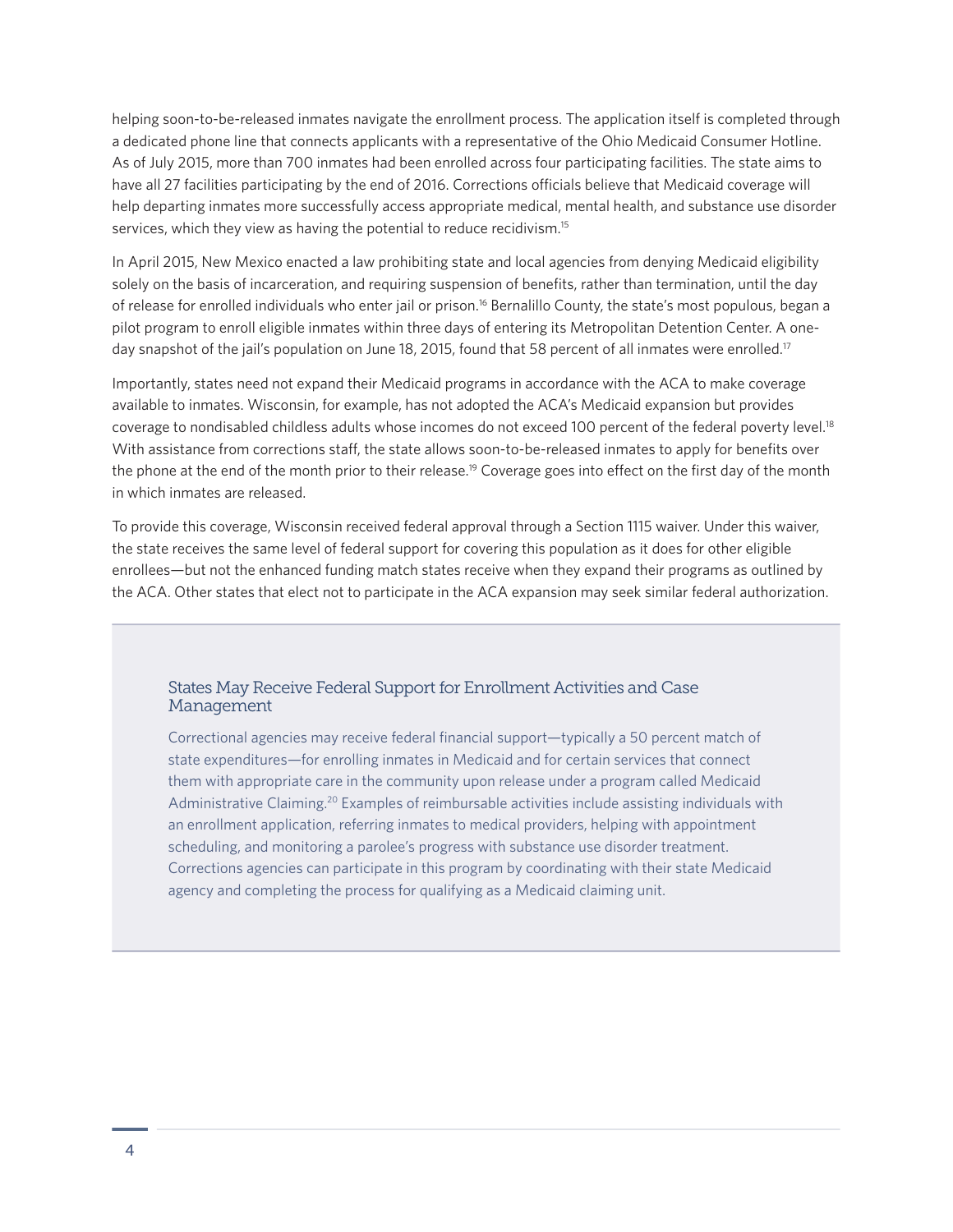# Medicaid reimbursement for inpatient costs

States may not seek federal reimbursement for health care services provided to jail or prison inmates, with one exception: care delivered outside of correctional facilities, such as at a hospital or nursing home, when the inmate has been admitted for more than 24 hours. Under these circumstances, states can obtain federal reimbursement that covers at least 50 percent of prisoners' offsite inpatient costs, as long as they are Medicaid-eligible and enrolled in the program. States may save additional dollars as well, because Medicaid typically pays the lowest provider rates of any payor in a state, including departments of correction.

States that expand their Medicaid eligibility under the ACA will generally reap the largest savings from this option because most inmates, as nondisabled adults without dependent children, will become eligible for Medicaid coverage only under the expansion. So while this opportunity is available to all states, those that elect not to expand their programs may have relatively few individuals under their custody who are eligible for Medicaid.

States have begun to report savings. Arkansas, Colorado, Kentucky, and Michigan report combined fiscal 2014 and 2015 savings of \$2.8 million, \$10 million, \$16.4 million, and \$19.2 million, respectively, according to an April 2015 study by the Robert Wood Johnson Foundation.<sup>21</sup> Throughout 2015, Alaska Governor Bill Walker advocated expanding the state's Medicaid program based, in part, on savings the state would incur.<sup>22</sup> Alaska expects that much of these savings—\$4.1 million in fiscal 2016; \$7 million annually from fiscal 2017 to fiscal 2021—will come from federal reimbursements it will receive for inmates' inpatient health costs.23

Others are recognizing that they are not making full use of this opportunity. After legislators in Massachusetts directed Medicaid officials to seek all appropriate federal reimbursements, the state auditor reviewed correctional health costs from 2011 and 2012. She found that over the two-year period, the Commonwealth had failed to submit reimbursement claims for roughly \$11.6 million in eligible inpatient services.<sup>24</sup> These lost reimbursements were split between county jails (\$7.6 million) and state facilities (\$4.1 million).

## **Conclusion**

Providing inmates with health coverage is an important element of ensuring access to quality care after release. While states and localities have never been prohibited from enrolling offenders in Medicaid, as long as they met other criteria, the Affordable Care Act created an opportunity for policymakers to make this coverage more widely available with additional federal support. In addition to contributing to care continuity as individuals transition in and out of incarceration, this also increases states' chance of receiving federal assistance for offsite inpatient care costs covered by Medicaid. Several jurisdictions are acting to make greater use of these options.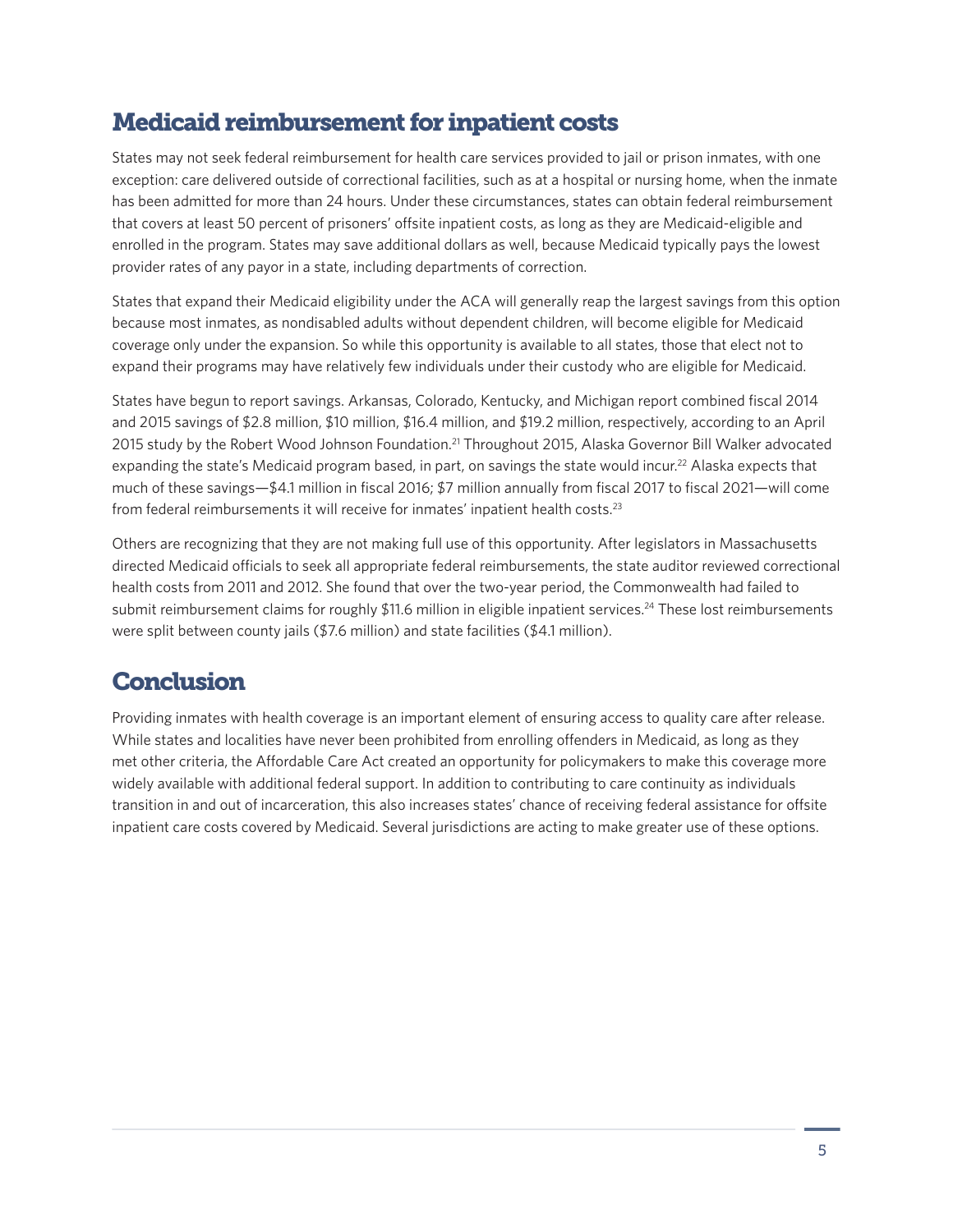### Endnotes

- 1 The Pew Charitable Trusts and the John D. and Catherine T. MacArthur Foundation, *State Prison Health Care Spending* (July 2014)*,* <http://www.pewtrusts.org/~/media/assets/2014/07/stateprisonhealthcarespendingreport.pdf>.
- 2 Jennifer C. Karberg and Doris J. James, "Substance Dependence, Abuse, and Treatment of Jail Inmates, 2002," Bureau of Justice Statistics (July 2005), [http://www.bjs.gov/content/pub/pdf/sdatji02.pdf;](http://www.bjs.gov/content/pub/pdf/sdatji02.pdf) Doris J. James and Lauren E. Glaze, "Mental Health Problems of Prison and Jail Inmates," Bureau of Justice Statistics (September 2006), [http://www.bjs.gov/content/pub/pdf/mhppji.pdf.](http://www.bjs.gov/content/pub/pdf/mhppji.pdf)
- 3 Centers for Disease Control and Prevention, "STDs in Persons Entering Corrections Facilities" (December 2012), [http://www.cdc.gov/std/](http://www.cdc.gov/std/stats11/corrections.htm) [stats11/corrections.htm](http://www.cdc.gov/std/stats11/corrections.htm); Theodore M. Hammett, "HIV/AIDS and Other Infectious Diseases Among Correctional Inmates: Transmission, Burden, and an Appropriate Response," *American Journal of Public Health* 96, no. 6 (2006): *974–78*, [http://www.ncbi.nlm.nih.gov/pmc/](http://www.ncbi.nlm.nih.gov/pmc/articles/PMC1470637/) [articles/PMC1470637](http://www.ncbi.nlm.nih.gov/pmc/articles/PMC1470637/); Maria R. Khan et al., "Incarceration, Sex With an STI- or HIV-Infected Partner, and Infection With an STI or HIV in Bushwick, Brooklyn, NY: A Social Network Perspective," *American Journal of Public Health* 101, no. 6 (2011): 1110–17, [http://www.ncbi.](http://www.ncbi.nlm.nih.gov/pubmed/21233443) [nlm.nih.gov/pubmed/21233443;](http://www.ncbi.nlm.nih.gov/pubmed/21233443) Anne C. Spaulding et al., "Impact of New Therapeutics for Hepatitis C Virus Infection in Incarcerated Populations," *Topics in Antiviral Medicine* 21, no. 1 (2013): 27–35, [http://www.ncbi.nlm.nih.gov/pmc/articles/PMC3875217;](http://www.ncbi.nlm.nih.gov/pmc/articles/PMC3875217) Laura M. Maruschak, Marcus Berzofsky, and Jennifer Unangst, "Medical Problems of State and Federal Prisoners and Jail Inmates, 2011–12," Bureau of Justice Statistics (February 2015), [http://www.bjs.gov/content/pub/pdf/mpsfpji1112.pdf;](http://www.bjs.gov/content/pub/pdf/mpsfpji1112.pdf) Ingrid A. Binswanger, Patrick M. Krueger, and John F. Steiner, "Prevalence of Chronic Medical Conditions Among Jail and Prison Inmates in the USA Compared With the General Population," *Journal of Epidemiology and Community Health* 63, no. 11 (2009): 912–19, <http://www.ncbi.nlm.nih.gov/pubmed/19648129>; Kamala Mallik-Kane and Christy A. Visher, "Health and Prisoner Re-Entry: How Physical, Mental, and Substance Abuse Conditions Shape the Process of Reintegration," Urban Institute Justice Policy Center (February 2008), [http://www.urban.org/sites/default/files/alfresco/](http://www.urban.org/sites/default/files/alfresco/publication-pdfs/411617-Health-and-Prisoner-Reentry.PDF) [publication-pdfs/411617-Health-and-Prisoner-Reentry.PDF](http://www.urban.org/sites/default/files/alfresco/publication-pdfs/411617-Health-and-Prisoner-Reentry.PDF).
- 4 Ojmarrh Mitchell, David B. Wilson, and Doris MacKenzie, "The Effectiveness of Incarceration-Based Drug Treatment on Criminal Behavior: A Systematic Review," *Campbell Systematic Reviews* 8, no. 18 (2012), [http://www.campbellcollaboration.org/lib/project/20;](http://www.campbellcollaboration.org/lib/project/20/) Sarah Larney et al., "Effect of Prison-Based Opioid Substitution Treatment and Post-Release Retention in Treatment on Risk of Reincarceration," *Addiction* 107, no. 2 (2012), 372–80, [http://www.ncbi.nlm.nih.gov/pubmed/21851442;](http://www.ncbi.nlm.nih.gov/pubmed/21851442) Clifford A. Butzin et al., "Effect of Drug Treatment During Work Release on New Arrests and Incarcerations," *Journal of Criminal Justice* 34, no. 5 (2006), 557–65, [https://](https://www.cdhs.udel.edu/content-sub-site/Documents/Publications/Effect%20of%20Drug%20Treatment%20During%20Work%20Release%20on%20New%20Arrests%20and%20Incarcerations.pdf) [www.cdhs.udel.edu/content-sub-site/Documents/Publications/Effect%20of%20Drug%20Treatment%20During%20Work%20](https://www.cdhs.udel.edu/content-sub-site/Documents/Publications/Effect%20of%20Drug%20Treatment%20During%20Work%20Release%20on%20New%20Arrests%20and%20Incarcerations.pdf) [Release%20on%20New%20Arrests%20and%20Incarcerations.pdf.](https://www.cdhs.udel.edu/content-sub-site/Documents/Publications/Effect%20of%20Drug%20Treatment%20During%20Work%20Release%20on%20New%20Arrests%20and%20Incarcerations.pdf)
- 5 Laura M. Maruschak, Marcus Berzofsky, and Jennifer Unangst, "Medical Problems of State and Federal Prisoners and Jail Inmates"; Ingrid A. Binswanger, Patrick M. Krueger, and John F. Steiner, "Prevalence of Chronic Medical Conditions Among Jail and Prison Inmates in the USA"; Kamala Mallik-Kane and Christy A. Visher, "Health and Prisoner Re-Entry."
- 6 Julia Paradise, "Medicaid Moving Forward," The Henry J. Kaiser Family Foundation (March 2015), [http://kff.org/health-reform/issue](http://kff.org/health-reform/issue-brief/medicaid-moving-forward/)[brief/medicaid-moving-forward.](http://kff.org/health-reform/issue-brief/medicaid-moving-forward/)
- 7 Todd D. Minton and Zhen Zeng, "Jail Inmates at Midyear 2014," Bureau of Justice Statistics (June 2015), http://www.bjs.gov/content/ pub/pdf/jim14.pdf.
- 8 E. Ann Carson, "Prisoners in 2014," Bureau of Justice Statistics (September 2015), [http://www.bjs.gov/content/pub/pdf/p14.pdf.](http://www.bjs.gov/content/pub/pdf/p14.pdf)
- 9 Centers for Medicare & Medicaid Services, "Ending Chronic Homelessness" (May 2004), [http://www.medicaid.gov/Medicaid-CHIP-](http://www.medicaid.gov/Medicaid-CHIP-Program-Information/By-Topics/Long-Term-Services-and-Supports/Community-Living/Downloads/Ending-Chronic-Homelessness-SMD-Letter.pdf)[Program-Information/By-Topics/Long-Term-Services-and-Supports/Community-Living/Downloads/Ending-Chronic-Homelessness-](http://www.medicaid.gov/Medicaid-CHIP-Program-Information/By-Topics/Long-Term-Services-and-Supports/Community-Living/Downloads/Ending-Chronic-Homelessness-SMD-Letter.pdf)[SMD-Letter.pdf](http://www.medicaid.gov/Medicaid-CHIP-Program-Information/By-Topics/Long-Term-Services-and-Supports/Community-Living/Downloads/Ending-Chronic-Homelessness-SMD-Letter.pdf).
- 10 National Association of Counties, "Health Coverage and County Jails: Suspension vs. Termination" (December 2014), [http://www.naco.](http://www.naco.org/sites/default/files/documents/Suspension-termination-DEC2014%20(2).pdf) [org/sites/default/files/documents/Suspension-termination-DEC2014%20\(2\).pdf](http://www.naco.org/sites/default/files/documents/Suspension-termination-DEC2014%20(2).pdf).
- 11 Michael Ollove, "Linking Released Inmates to Health Care," The Pew Charitable Trusts, last modified June 11, 2015, [http://www.pewtrusts.](http://www.pewtrusts.org/en/research-and-analysis/blogs/stateline/2015/6/11/linking-released-inmates-to-health-care) [org/en/research-and-analysis/blogs/stateline/2015/6/11/linking-released-inmates-to-health-care.](http://www.pewtrusts.org/en/research-and-analysis/blogs/stateline/2015/6/11/linking-released-inmates-to-health-care)
- 12 Paul Kirby, Warren Ferguson, and Ann Lawthers, "Post-Release MassHealth Utilization," UMass Medical School Center for Health Policy and Research (2011), [http://www.correctionalhealthconference.com/sites/correctionalhealthconference.com/files/Post%20Release%20](http://www.correctionalhealthconference.com/sites/correctionalhealthconference.com/files/Post%20Release%20Use%20of%20MassHealth%20Services%20_Kirby.pdf) [Use%20of%20MassHealth%20Services%20\\_Kirby.pdf.](http://www.correctionalhealthconference.com/sites/correctionalhealthconference.com/files/Post%20Release%20Use%20of%20MassHealth%20Services%20_Kirby.pdf)
- 13 Centers for Medicare & Medicaid Services, "2015 Poverty Guidelines," [http://www.medicaid.gov/medicaid-chip-program-information/](http://www.medicaid.gov/medicaid-chip-program-information/by-topics/eligibility/downloads/2015-federal-poverty-level-charts.pdf) [by-topics/eligibility/downloads/2015-federal-poverty-level-charts.pdf.](http://www.medicaid.gov/medicaid-chip-program-information/by-topics/eligibility/downloads/2015-federal-poverty-level-charts.pdf)
- 14 Ohio Department of Rehabilitation and Correction, *Fiscal Year 2015 Annual Report*, [http://www.drc.ohio.gov/web/Reports/Annual/](http://www.drc.ohio.gov/web/Reports/Annual/Annual%20Report%202015.pdf) [Annual%20Report%202015.pdf](http://www.drc.ohio.gov/web/Reports/Annual/Annual%20Report%202015.pdf).
- 15 Ibid.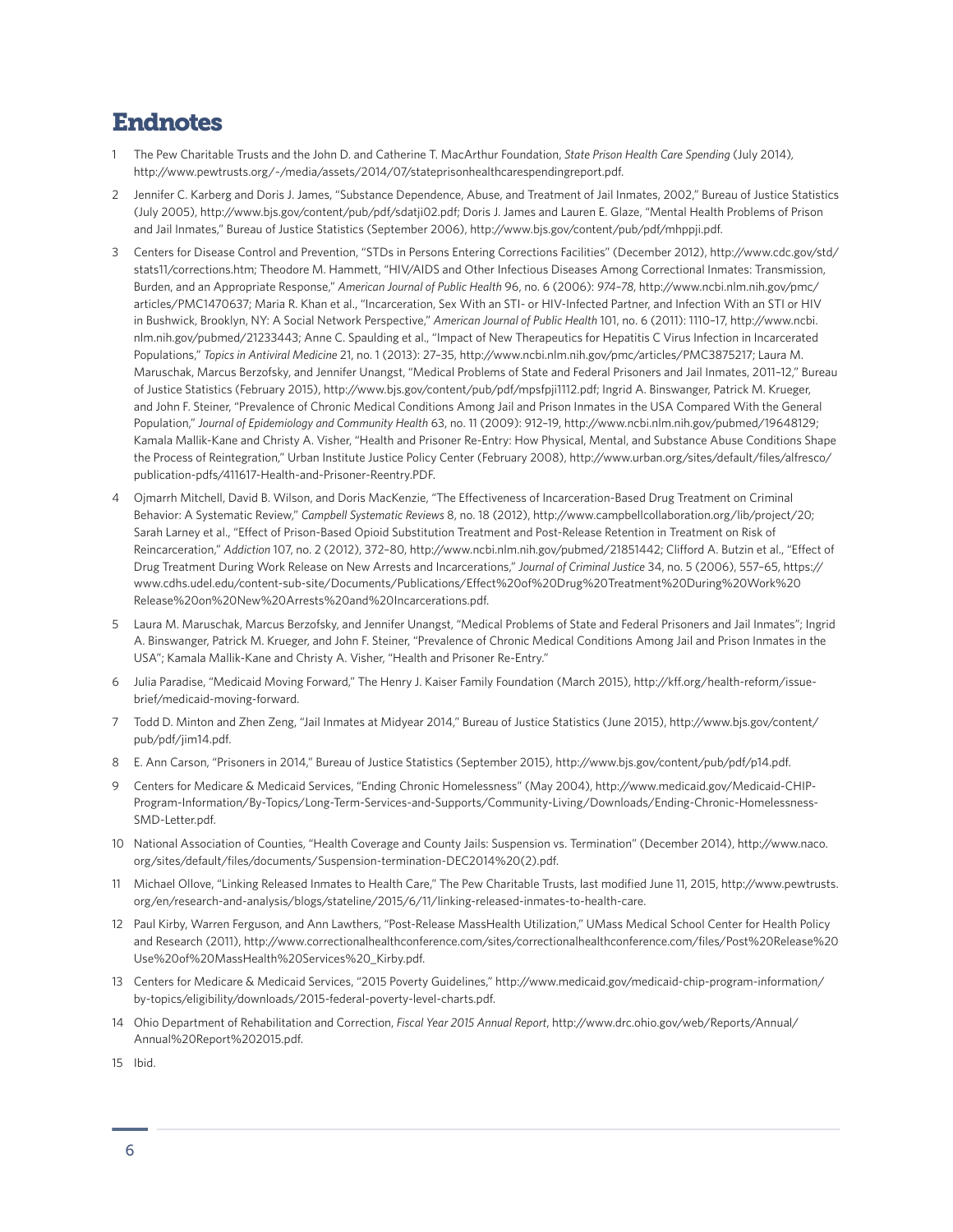- 16 New Mexico Stat. Ann. § 27-2-4, "Eligibility Requirements" (2015), http://policy.mofcom.gov.cn/english/flaw!fetch.action?id=a660ba72 c6a1-457a-9fe7-f7196388ef0a&pager.pageNo=1#new-mexico-chapter-27-article-2-section-27-2-4.
- 17 Olivier Uyttebrouck, "County Officials Pleased by MDC Medicaid Enrollment," *Albuquerque Journal* (July 20, 2015), [http://www.abqjournal.com/615170/news/county-officials-pleased-by-mdc-medicaid-enrollment.html.](http://www.abqjournal.com/615170/news/county-officials-pleased-by-mdc-medicaid-enrollment.html)
- 18 The Henry J. Kaiser Family Foundation, "Where Are States Today? Medicaid and CHIP Eligibility Levels for Adults, Children, and Pregnant Women" (April 2015), [http://files.kff.org/attachment/fact-sheet-where-are-states-today-medicaid-and-chip-2.](http://files.kff.org/attachment/fact-sheet-where-are-states-today-medicaid-and-chip-2)
- 19 Wisconsin Department of Health Services, "Processing Telephonic Applications From Offenders" (November 2014), [http://www.nashp.](http://www.nashp.org/wp-content/uploads/2015/11/WI%20-%201.pdf) [org/wp-content/uploads/2015/11/WI%20-%201.pdf](http://www.nashp.org/wp-content/uploads/2015/11/WI%20-%201.pdf).
- 20 Community Oriented Correctional Health Services, "The Medicaid Administrative Claiming (MAC) Program" (May 2015), [http://www.cochs.org/files/medicaid/cochs\\_medicaid\\_MAC.pdf](http://www.cochs.org/files/medicaid/cochs_medicaid_MAC.pdf).
- 21 Deborah Bachrach, Patricia Boozang, and Dori Glanz, "States Expanding Medicaid See Significant Budget Savings and Revenue Gains," State Health Reform Assistance Network (April 2015), [http://www.rwjf.org/content/dam/farm/reports/issue\\_briefs/2015/rwjf419097.](http://www.rwjf.org/content/dam/farm/reports/issue_briefs/2015/rwjf419097)
- 22 Gov. Bill Walker, "Medicaid Expansion: It's Time," *Alaska Business Monthly* (July 2015), [http://www.akbizmag.com/Healthcare/OP-ED-](http://www.akbizmag.com/Healthcare/OP-ED-Medicaid-Expansion-Its-Time/)[Medicaid-Expansion-Its-Time](http://www.akbizmag.com/Healthcare/OP-ED-Medicaid-Expansion-Its-Time/).
- 23 Alaska Department of Health and Social Services, "The Healthy Alaska Plan: A Catalyst for Reform" (February 2015), [http://dhss.alaska.](http://dhss.alaska.gov/HealthyAlaska/Documents/Healthy_Alaska_Plan_FINAL.pdf) [gov/HealthyAlaska/Documents/Healthy\\_Alaska\\_Plan\\_FINAL.pdf.](http://dhss.alaska.gov/HealthyAlaska/Documents/Healthy_Alaska_Plan_FINAL.pdf)
- 24 Commonwealth of Massachusetts Office of the State Auditor, *An Examination of State Policies and Practices Regarding Medicaid Coverage for Inmate Inpatient Health Care Costs* (February 2015), [http://www.mass.gov/auditor/docs/audits/2015/201351553m1.pdf.](http://www.mass.gov/auditor/docs/audits/2015/201351553m1.pdf)